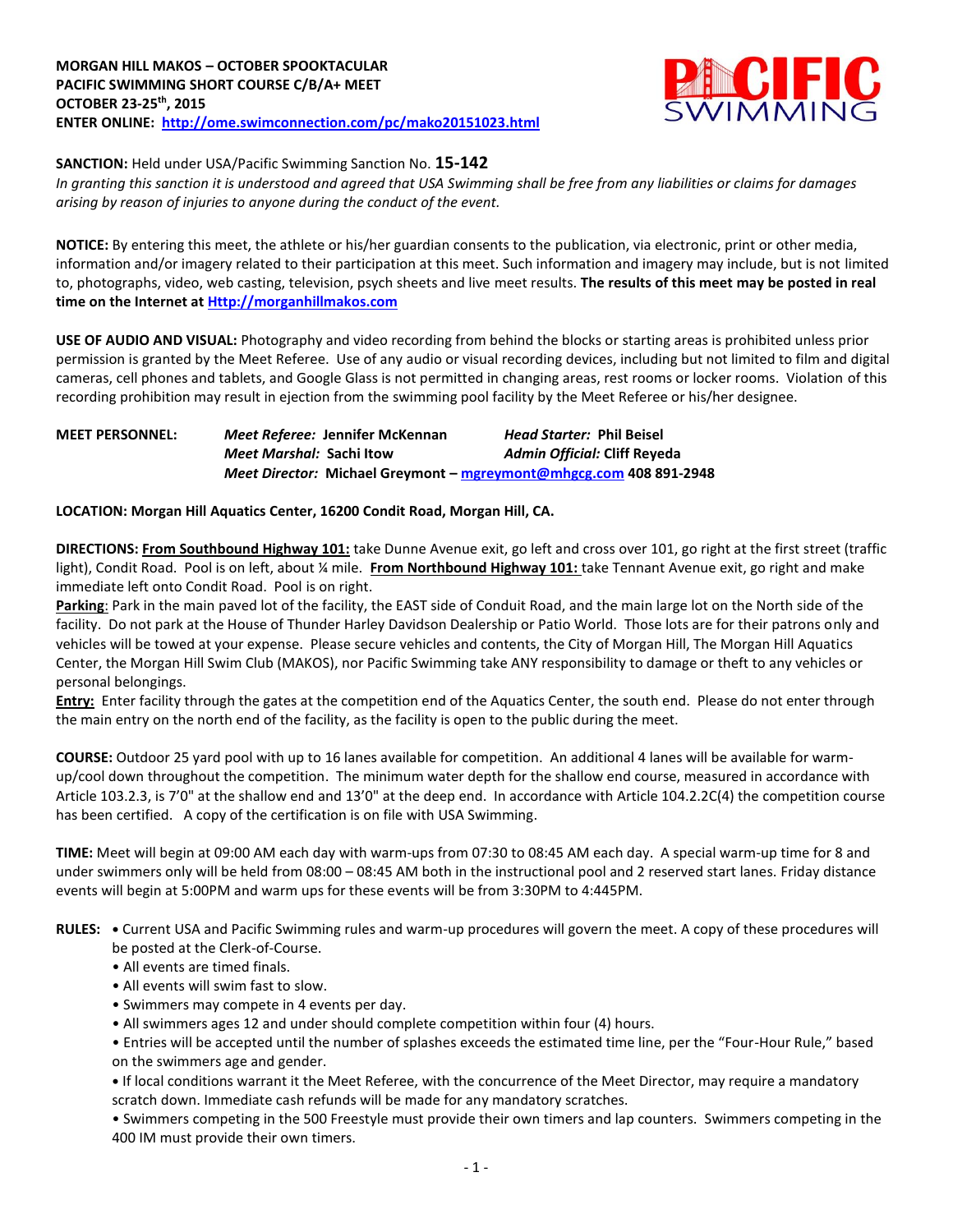• **All coaches and deck officials must wear their USA Swimming membership cards in a visible manner.** 

**UNACCOMPANIED SWIMMERS:** Any USA-S athlete-member competing at the meet must be accompanied by a USA Swimming member-coach for the purposes of athlete supervision during warm-up, competition and warm-down. If a coach-member of the athlete's USA-S Club does not attend the meet to serve in said supervisory capacity, it is the responsibility of the swimmer or the swimmer's legal guardian to arrange for supervision by a USA-S member-coach. The Meet Director or Meet Referee may assist the swimmer in making arrangements for such supervision; however, it is recommended that such arrangements be made in advance of the meet by the athlete's USA-S Club Member-Coach.

**RACING STARTS:** Swimmers must be certified by a USA-S member-coach as being proficient in performing a racing start, or must start the race in the water. It is the responsibility of the swimmer or the swimmer's legal guardian to ensure compliance with this requirement.

**RESTRICTIONS:** • Smoking and the use of other tobacco products is prohibited on the pool deck, in the locker rooms, in spectator

- seating, on standing areas and in all areas used by swimmers, during the meet and during warm-up periods.
- Sale and use of alcoholic beverages is prohibited in all areas of the meet venue.
- No glass containers are allowed in the meet venue.
- No propane heaters are permitted except for snack bar/meet operations. Or any other open flame devices.
- All shelters must be properly secured.
- Changing into or out of swimsuits other than in locker rooms or other designated areas is prohibited.

• Destructive devices, to include but not limited to, explosive devices and equipment, firearms (open or concealed), blades, knives, mace, stun guns and blunt objects are strictly prohibited in the swimming facility and its surrounding areas. If observed, the Meet Referee or his/her designee may ask that these devices be stored safely away from the public or removed from the facility. Noncompliance may result in the reporting to law enforcement authorities and ejection from the facility. Law enforcement officers (LEO) are exempt per applicable laws.

**ELIGIBILITY:** • Swimmers must be current members of USA-S and enter their name and registration number on the meet entry card as they are shown on their Registration Card. If this is not done, it may be difficult to match the swimmer with the registration and times database. The meet host will check all swimmer registrations against the SWIMS database and if not found to be registered, the Meet Director shall accept the registration at the meet (a \$10 surcharge will be added to the regular registration fee). Duplicate registrations will be refunded by mail.

• Swimmers in the "A" Division must have met at least USA Swimming Motivational "A" minimum time standard.

Swimmers in the "B" Division must have met at least the listed "B" minimum time standard. All entry times slower than the listed "B" time standard will be in the "C" Division.

• Entries with **"NO TIME" will be ACCEPTED.**

• Entry times submitted for this meet will be checked against a computer database and may be changed in accordance with Pacific Swimming Entry Time Verification Procedures.

• Disabled swimmers are welcome to attend this meet and should contact the Meet Director or Meet Referee regarding any special accommodations on entry times and seeding per Pacific Swimming policy.

• Swimmers 19 years of age and over may compete in the meet for time only, no awards. Such swimmers must have met standards for the 17-18 age group.

• The swimmer's age will be the age of the swimmer on the first day of the meet.

**ENTRY FEES:** \$4.00 per event plus an \$8.00 participation fee per swimmer. Entries will be rejected if payment is not sent at time of request.

**ONLINE ENTRIES:** To enter online go to **<http://ome.swimconnection.com/pc/mako20151023>** to receive an immediate entry confirmation. This method requires payment by credit card. Swim Connection, LLC charges a processing fee for this service, equal to \$1 per swimmer plus 5% of the total Entry Fees. Please note that the processing fee is a separate fee from the Entry Fees. If you do not wish to pay the processing fee, enter the meet using a mail entry. **Entering online is a convenience, is completely voluntary, and is in no way required or expected of a swimmer by Pacific Swimming.** Online entries will be accepted through Wednesday, **October 14, 2015**.

**MAILED OR HAND DELIVERED ENTRIES**: Entries must be on the attached consolidated entry form. Forms must be filled out completely and printed clearly with swimmers best time. Entries must be postmarked by midnight, Monday, **October 12, 2015** or hand delivered by 6:30 p.m. Wednesday, **October 14, 2015**. **No late entries will be accepted.** No refunds will be made, except mandatory scratch downs. Requests for confirmation of receipt of entries should include a self-addressed envelope.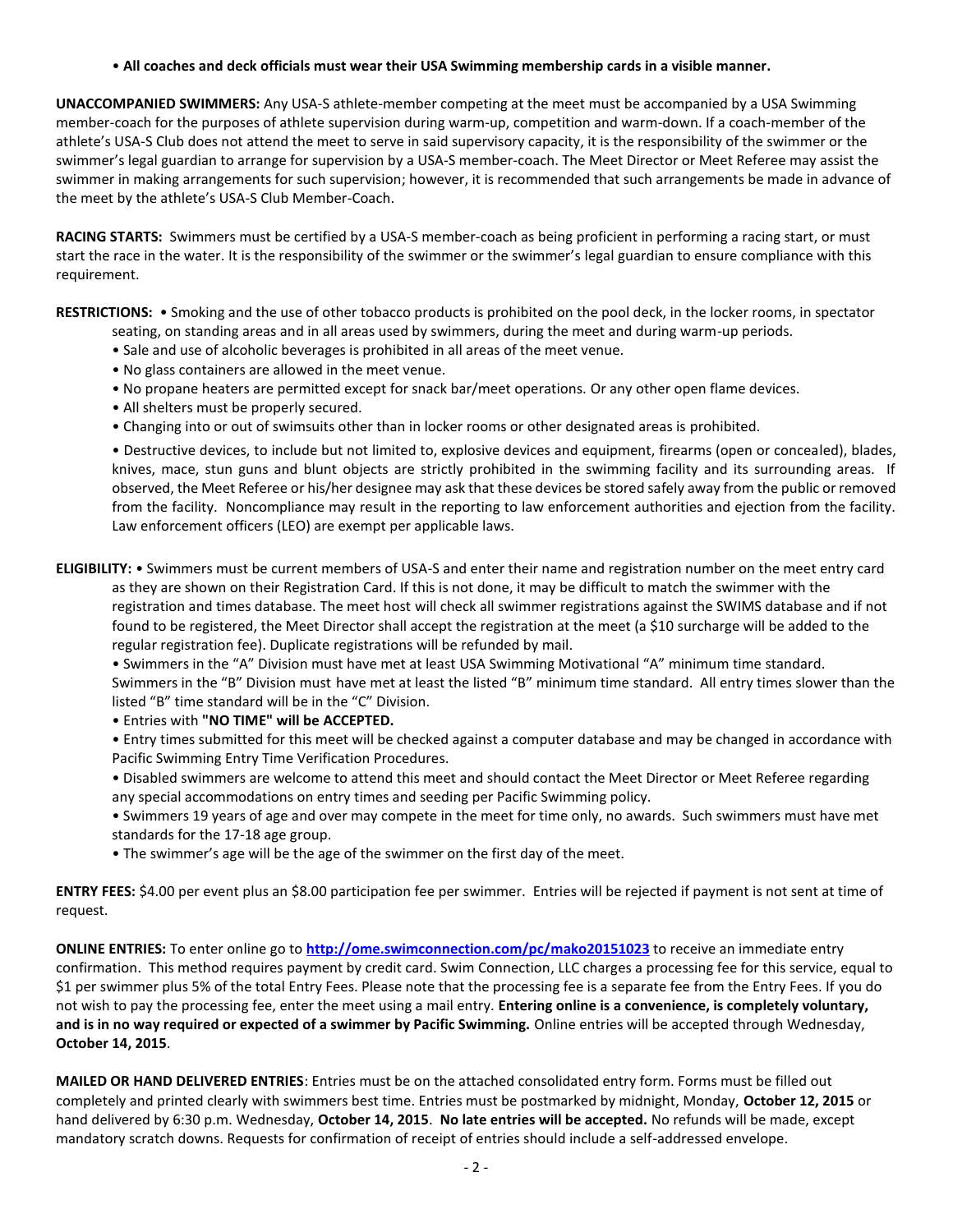## **Make check payable to**: **Morgan Hill Swim Club Mail entries to**: **Michael Greymont - Makos Hand deliver entries to: Michael Greymont – Morgan Hill Makos 409 Tennant Ave #423 Morgan Hill Aquatics Center, 16200 Condit Road Morgan Hill, CA 95037 Morgan Hill, CA 95037**

**CHECK-IN:** The meet will be deck seeded. Swimmers must check-in at the Clerk-of-Course. Close of check-in for all individual events shall be no more than 60 minutes before the estimated time of the start of the first heat of the event. No event shall be closed more than 30 minutes before the scheduled start of the session. Swimmers who do not check in will not be seeded and will not be allowed to compete in that event.

**SCRATCHES:** Any swimmers not reporting for or competing in an individual timed final event that they have checked in for shall not be penalized.

**AWARDS:** None. Eight places will be awarded in each division for 8 & U, 9-10, 11-12, 13-14, 15-18 age groups. No awards given for swimmers 19 years of age and older. **Note: Individual awards must be picked up during/after the meet, no distribution of awards will occur after the meet, either hand delivery or mail.**

**ADMISSION:** Free. A 3 day program will be available for a small charge

**SNACK BAR & HOSPITALITY:** A snack bar will be available throughout the competition. Coaches and working deck officials will be provided lunch. Hospitality will serve refreshments to timers and volunteers

**MISCELLANEOUS:** No overnight parking is allowed. Facilities will not be provided after meet hours.

## **EVENT SUMMARY**

|                    | <b>FRIDAY</b>  |              | <b>SATURDAY</b> |           |                | <b>SUNDAY</b> |          |           |              |  |
|--------------------|----------------|--------------|-----------------|-----------|----------------|---------------|----------|-----------|--------------|--|
| <b>10 &amp; UN</b> | <b>11-OVER</b> | 8 & UN       | $9 - 10$        | $11 - 12$ | <b>13-OVER</b> | 8 & UN        | $9 - 10$ | $11 - 12$ | 13-OVER      |  |
| 500 FR*            | 400 IM*        | 25 BR        | 100 IM          | 200 IM    | 200 IM         | 50 BR         | 50 BR    | 100 BR    | 200 BR       |  |
|                    |                | <b>50 BK</b> | 100 BR          | 100 FL    | 100 FL         | 25 BK         | 100 BK   | 200 BK    | 100 BK       |  |
|                    |                | 100 FR       | 50 BK           | 50 BK     | 200 BK         | 50 FL         | 50 FL    | 200 FL    | 200 FL       |  |
|                    |                |              | 100 FR          | 200 BR    | 100 BR         | 50 FR         | 200 FR   | 200 FR    | 200 FR       |  |
|                    |                |              |                 | 100 FR    | 100 FR         |               | 50 FR    | 50 FR     | <b>50 FR</b> |  |
|                    |                |              |                 |           | 500 FR*        |               |          |           |              |  |

*Swimmers MUST have their own lap counters and timers. Watches will be provided.*

*Time standards found here: <http://www.pacswim.org/swim-meet-times/standards>*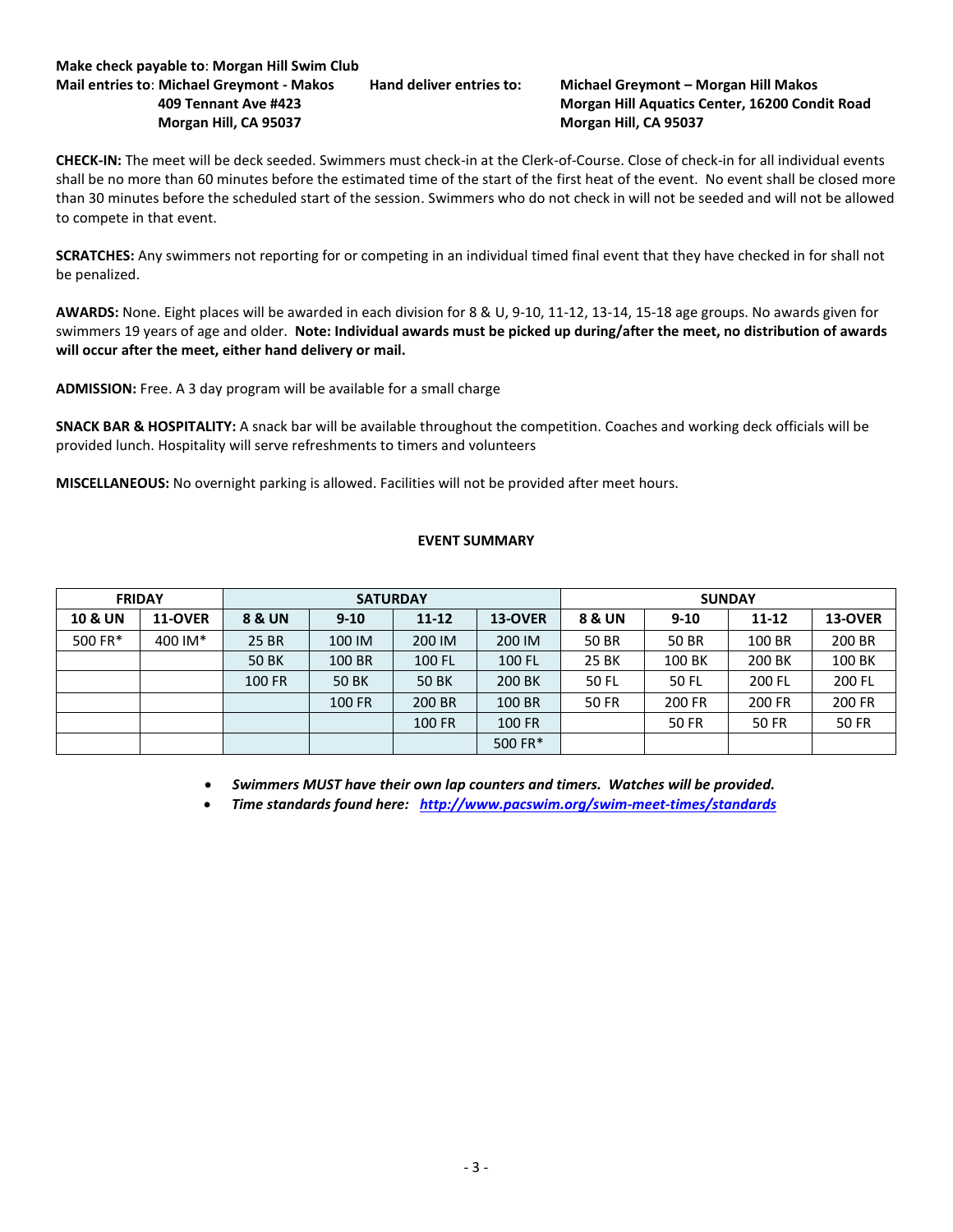|                | FRIDAY, OCTOBER 23, 2015   |                |               | SUNDAY, OCTOBER 25, 2015 |             |  |  |  |
|----------------|----------------------------|----------------|---------------|--------------------------|-------------|--|--|--|
| <b>EVENT#</b>  | <b>EVENT</b>               | <b>EVENT#</b>  | <b>EVENT#</b> | <b>EVENT</b>             | <b>EVEN</b> |  |  |  |
| $\mathbf{1}$   | 10-UN 500 FREE*            | $\overline{2}$ | 41            | 13-18 200 Breast         | 42          |  |  |  |
| 3              | 11-OVER 400 IM*            | $\overline{4}$ | 43            | 8-UN 50 Breast           | 44          |  |  |  |
|                | SATURDAY, OCTOBER 24, 2015 |                | 45            | 11-12 100 Breast         | 46          |  |  |  |
| <b>EVENT#</b>  | <b>EVENT</b>               | <b>EVENT#</b>  | 47            | 9-10 50 Breast           | 48          |  |  |  |
| 5              | 13-18 200 I.M.             | 6              | 48            | 8-UN 25 Back             | 50          |  |  |  |
| $\overline{7}$ | 11-12 200 I.M.             | 8              | 51            | 13-18 100 Back           | 52          |  |  |  |
| 9              | 9-10 100 I.M.              | 10             | 53            | 11-12 200 Back           | 54          |  |  |  |
| 11             | 13-18 100 Fly              | 12             | 55            | 9-10 100 Back            | 56          |  |  |  |
| 13             | 11-12 100 Fly              | 14             | 57            | 13-18 200 Fly            | 58          |  |  |  |
| 15             | 9-10 100 Breast            | 16             | 59            | 11-12 200 Fly            | 60          |  |  |  |
| 17             | 8-UN 25 Breast             | 18             | 61            | 9-10 50 Fly              | 62          |  |  |  |
| 19             | 13-18 200 Back             | 20             | 63            | 8-UN 50 Fly              | 64          |  |  |  |
| 21             | 11-12 50 Back              | 22             | 65            | 13-18 200 Free           | 66          |  |  |  |
| 23             | 9-10 50 Back               | 24             | 67            | 11-12 200 Free           | 68          |  |  |  |
| 25             | 8-UN 50 Back               | 26             | 69            | 9-10 200 Free            | 70          |  |  |  |
| 27             | 13-18 100 Breast           | 28             | 71            | 13-18 50 Free            | 72          |  |  |  |
| 29             | 11-12 200 Breast           | 30             | 73            | 11-12 50 Free            | 74          |  |  |  |
| 31             | 8-UN 100 Free              | 32             | 75            | 9-10 50 Free             | 76          |  |  |  |
| 33             | 9-10 100 Free              | 34             | 77            | 8-UN 50 Free             | 78          |  |  |  |
| 35             | 13-18 100 Free             | 36             |               |                          |             |  |  |  |
| 37             | 11-12 100 Free             | 38             |               |                          |             |  |  |  |
| 39             | 13-18 500 Free*            | 40             |               |                          |             |  |  |  |

| FRIDAY, OCTOBER 23, 2015   |                  |                |
|----------------------------|------------------|----------------|
| <b>EVENT#</b>              | <b>EVENT</b>     | <b>EVENT#</b>  |
| $\mathbf{1}$               | 10-UN 500 FREE*  | $\overline{2}$ |
| $\overline{3}$             | 11-OVER 400 IM*  | 4              |
| SATURDAY, OCTOBER 24, 2015 |                  |                |
| <b>EVENT#</b>              | <b>EVENT</b>     | <b>EVENT#</b>  |
| 5                          | 13-18 200 I.M.   | 6              |
| $\overline{7}$             | 11-12 200 I.M.   | 8              |
| 9                          | 9-10 100 I.M.    | 10             |
| 11                         | 13-18 100 Fly    | 12             |
| 13                         | 11-12 100 Fly    | 14             |
| 15                         | 9-10 100 Breast  | 16             |
| 17                         | 8-UN 25 Breast   | 18             |
| 19                         | 13-18 200 Back   | 20             |
| 21                         | 11-12 50 Back    | 22             |
| 23                         | 9-10 50 Back     | 24             |
| 25                         | 8-UN 50 Back     | 26             |
| 27                         | 13-18 100 Breast | 28             |
| 29                         | 11-12 200 Breast | 30             |
| 31                         | 8-UN 100 Free    | 32             |
| 33                         | 9-10 100 Free    | 34             |

Use the following URL to find the time standards: <http://www.pacswim.org/swim-meet-times/standards>

\* *Swimmers MUST have their own lap counters and timers. Watches will be provided.*